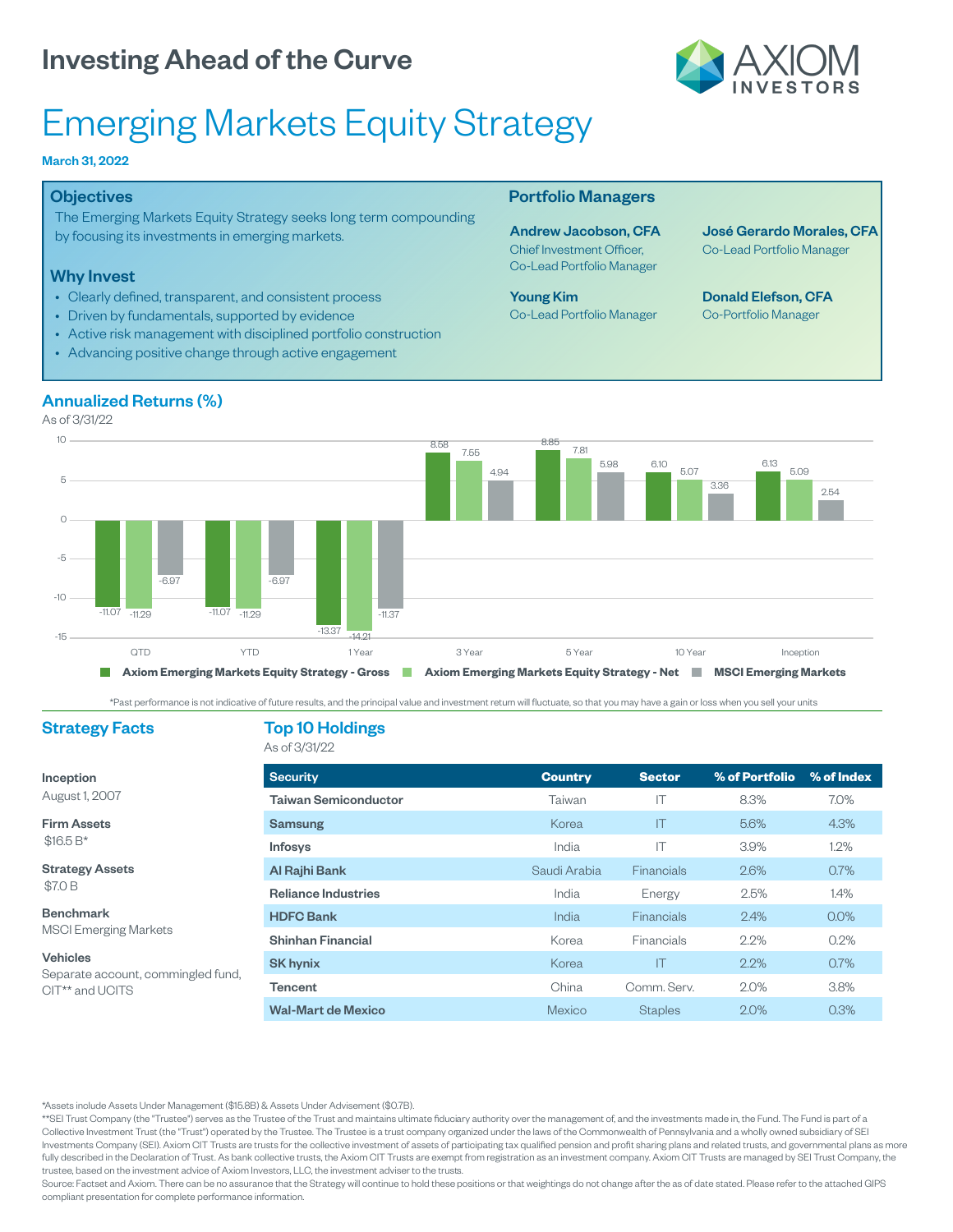### Risk/Return Analysis Portfolio & Characteristics (%)

As of 3/31/22

| <b>5 Year Statistics</b>                 | <b>Axiom</b>    | <b>Index</b> |
|------------------------------------------|-----------------|--------------|
| Cumulative Return (%)                    | 52.8            | 33.7         |
| Annualized Return (%)                    | 8.8             | 6.0          |
| Annualized Excess Return (%)             | 2.9             |              |
| <b>Batting Average (% Quarterly)</b>     | 65.0            |              |
| <b>Annualized Standard Deviation (%)</b> | 17.0            | 165          |
| Tracking Error (%)                       | 36 <sup>°</sup> |              |
| <b>Information Ratio</b>                 | 0.8             |              |
| <b>Annualized Sortino Ratio</b>          | 0.7             | 0.4          |
| Upside Capture (% Quarterly)             | 125.8           |              |
| Downside Capture (% Quarterly)           | 101.3           |              |

#### **Axiom** Holdings 85 % in Axiom Top 10 Holdings 33.9% Weighted Average Market Cap (\$B) \$130.0 Median Market Cap (\$B) \$29.7 Liquidity (\$M/Day) \$627 Net Debt/Equity Ratio -0.4 Price Earnings Ratio (forward) 16.2 **Index** 1399 19.6% \$123.8 \$7.4 \$275 13.3 11.8

Earnings Growth Rate (forward) 30.5 PEG Ratio (PE/Growth Rate) 0.5 Wgt. Avg. Carbon Intensity 161.5

#### Sector Exposure (%)





#### Regional Allocation vs. Index (%)



Regional Exposure (%)



Index: MSCI Emerging Markets

Currency: USD, Risk/return statistics are gross of fees.

Past performance is no guarantee of future results. Source: Factset and Axiom.

There can be no assurance that the Strategy will continue to hold these positions or that weightings do not change after the as of date stated.



18.4 0.6 325.7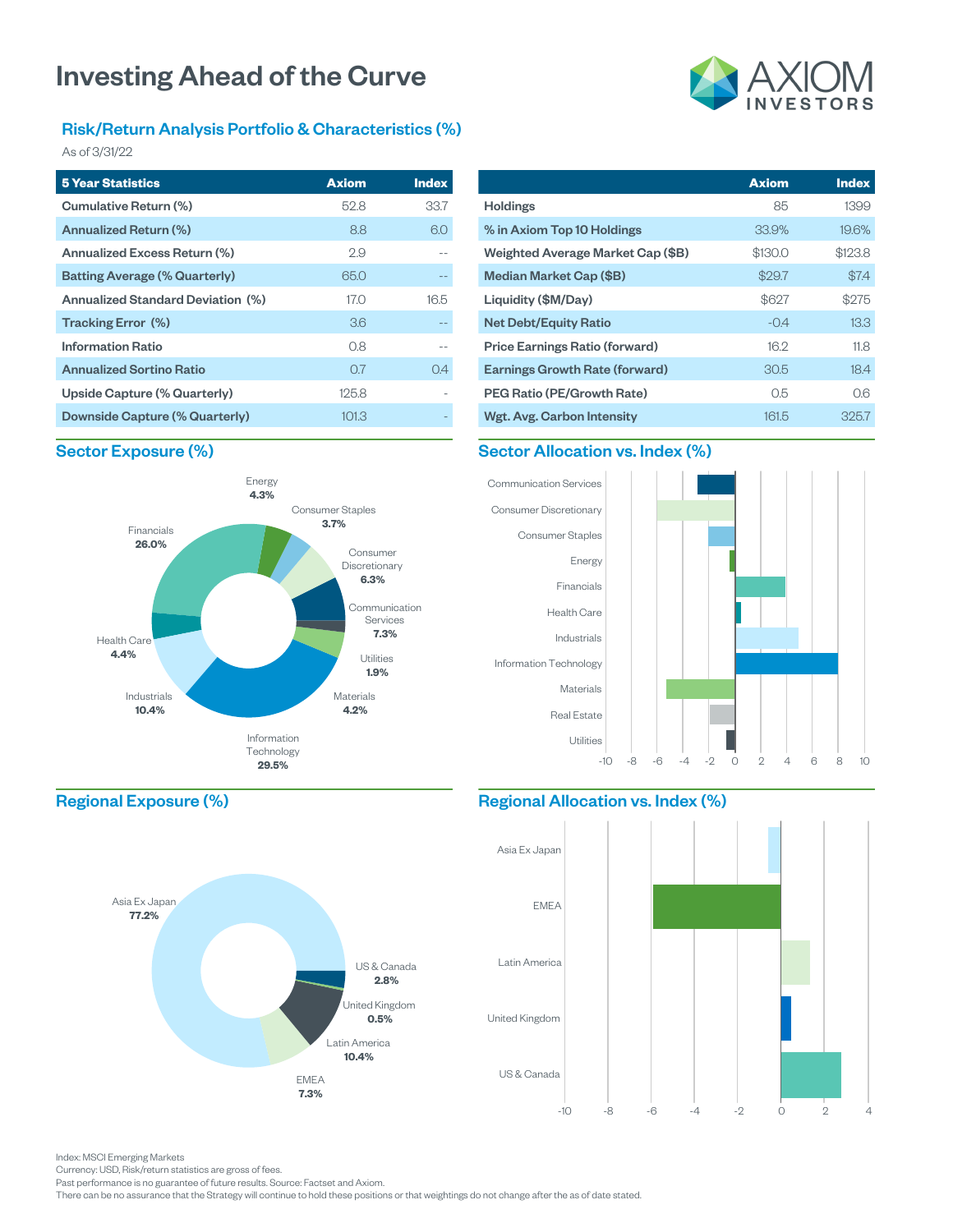

#### **Commentary**

During the first quarter 2022, the Axiom Emerging Markets Equity Strategy ("Strategy") underperformed the MSCI EM Index ("Index") net of fees. The Strategy has outperformed the Index on a net of fees basis over 3-year, 5-year, 10-year and since inception periods.

This quarter, the MSCI Emerging Markets Growth Index underperformed the MSCI Emerging Markets Value Index by -7%. This was the second worst quarter for emerging markets growth relative to value in the past 25 years. Historically, such pronounced market rotations have often been followed by periods of growth stock recovery. Earnings remained resilient across Axiom's holdings, with the preponderance of the portfolio seeing forecast upgrades. As a result, the price correction left Axiom's holdings at historically attractive levels for longer-term performance. For example, the average PE in Axiom's Emerging Markets Equity strategy fell from 18x at the start of the quarter to just over 16x by the end while the average forecast earnings growth rate accelerated from 25% to just over 30%, bringing the PEG ratio from 0.7x to 0.5x, a historically attractive and below-index level. We saw directionally similar movements across other Axiom strategies. In addition to growth-stock multiple compression, the underlying sector performance of the index return also presented a challenge. For example, financials was the best performing sector in the Index closely followed by materials, particularly metals and mining. Both sectors benefited from elevated global inflation and the materials sector was further boosted from the supply shock which resulted from the Russian invasion of Ukraine. The worst performing sectors included many of the 'growthier' parts of the global economy such as consumer discretionary, health care, and information technology. Many of Axiom's challenging stocks this quarter were longer term contributors that suffered a price correction despite continued earnings growth. The investment team collaborated intensively to re-underwrite existing investments while making prudent adjustments to portfolio holdings to manage risk, capture opportunities, and reflect evolving market conditions.

The top performing sector for the Strategy on a relative basis during the first quarter was consumer staples, led by Walmart de Mexico. Detracting from performance was the Strategy's underweight position in Brazilian banks within the financial sector and the underweight to metals and mining in the materials sector.

From a country perspective, Russia was the highest contributing country on a relative basis due to Axiom's underweight in advance of the invasion; the Strategy sold down exposure to 0%. Also contributing positively was the Strategy's overweight to Mexico, led by stocks Grupo Mexico, Grupo Financiero Banorte, and Walmart de Mexico. Detracting from performance for the quarter was our stock selection in Taiwan, mainly driven by the underperformance of a few technology stocks, and our underweight to Brazil.

From an individual stock perspective, the best relative contributors for the quarter were Al Rajhi Bank of Saudi Arabia, PTT Exploration & Production of Thailand, Grupo Mexico, WEG of Brazil, and Capitec Bank of South Africa. The largest detractors on a relative basis were Lukoil, before selling down to zero, Taiwan Semiconductor, and Silergy.

Global equities have rapidly adjusted to reflect challenging current macroeconomic conditions creating opportunities in public markets for longer-term investors. While recent market turbulence is unsettling, it is notable that the S&P 500, for which data is available, rose during all seven Fed hiking cycles since 1975, gaining over 16% on average. The median Fed tightening cycle lasted 15 months with nine hikes for a median benchmark rate increase of 3.25%, roughly in line with current market expectations for this cycle. The Fed joined the global monetary tightening cycle, which started over one year ago in emerging markets, as global inflation concerns intensified during the quarter largely because of the energy and commodity supply shocks associated with the Russian invasion of Ukraine. These supply shocks combined with tight global labor markets and the residual impacts of COVID more than offset recent signs of improvements in global supply chains and evidence of rising wholesale channel inventories. While current growth remains healthy with especially strong labor and housing markets as well as tailwinds from re-opening and residual stimulus, investors are increasingly factoring in the risk of a recession. The widely followed 2-year to 10-year interest rate spreads recently briefly inverted anticipating a possible recession in one to two years. Again, as with the Fed tightening, these concerns might be creating public market opportunities for longer-term investors. Following all yield curve inversions since 1975, markets rose over 70% of the time gaining 8% on average from the first day of inversion to the end of the subsequent recession, again using the S&P 500 as a reference given the long-term data availability. During the past few Fed tightening cycles growth stocks on balance outperformed but earlier cycles sometimes favored value stocks. As we have for over 25 years, the team at Axiom will continue to navigate challenging markets by seeking out attractive dynamic growth investment opportunities, implementing our disciplined risk-aware portfolio construction, and focusing on remaining value-added long-term stewards of capital.

The information presented is not definitive investment advice, should not be relied on as such, and should not be viewed as a recommendation by Axiom. The securities presented are not representative of all of the securities purchased, sold or held for advisory clients, and it should not be assumed that investment in the securities identified was or will be profitable.

#### Client Partnership Contacts

#### **Lindsay R. Chamberlain**

Managing Director 203.422.8039 lchamberlain@axiom-investors.com

**Megan Strater** Director of Client Partnerships 203.422.8041 mstrater@axiom-investors.com

#### **Gregory Schneider** Director of Client Partnerships 203.422.8038 gschneider@axiom-investors.com

**Matthew Welling, CFA** Director of Client Partnerships 203.422.8044

mwelling@axiom-investors.com

#### **Steve Hanson** Director of Client Partnerships 203.422.8085 shanson@axiom-investors.com